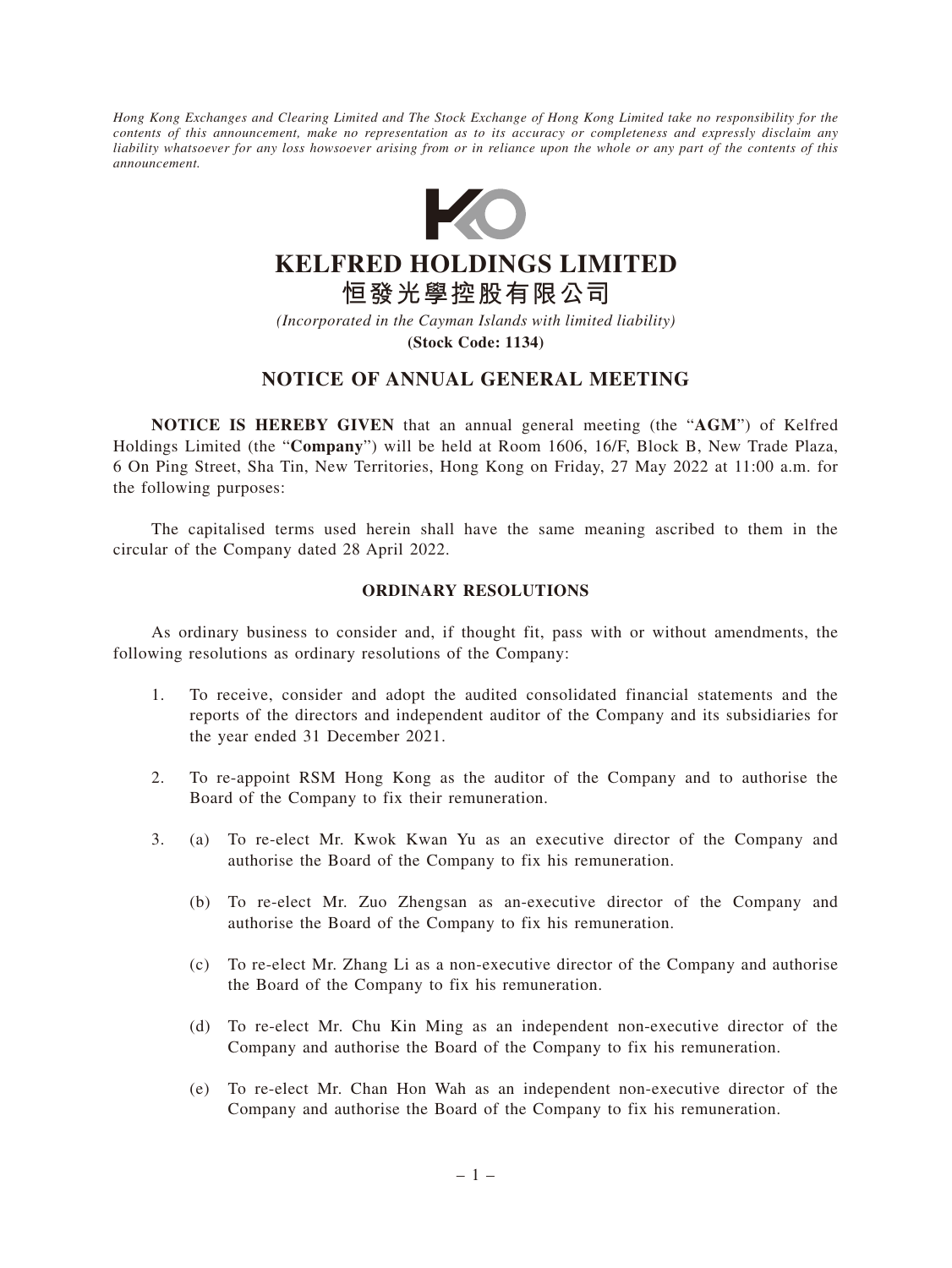### 4. "**THAT**:

- (a) a general unconditional mandate be and is hereby given to the Directors to exercise all powers of the Company to allot, issue and deal with shares of the Company or securities convertible into such shares or options, warrants or similar rights to subscribe for any such shares or such convertible securities (including the power to make or grant any offers, agreements or options (including bonds, warrants and debentures convertible into Shares of the Company) and rights of exchange or conversion which would or might require the exercise of all such powers) subject to a restriction that the aggregate number of securities allotted or agreed to be allotted, otherwise than pursuant to:
	- (i) a Rights Issue (as defined below);
	- (ii) any scrip dividend schemes or similar arrangements providing for the allotment and issue of shares in lieu of the whole or part of a dividend on shares of the Company in accordance with the Articles of Association of the Company (the "**Articles**");
	- (iii) the exercise of options granted under any share option scheme or other similar arrangement adopted by the Company for the grant or issue to the employees, officers, directors and/or any of its subsidiaries and/or other eligible participants specified thereunder of options to subscribe for or rights to acquire shares of the Company;
	- (iv) the exercise of any right of subscription or conversion under the terms of any bonds, warrants or debentures which may be issued by the Company or any securities which are convertible into shares of the Company; or
	- (v) a specific authority granted by the Shareholders in general meeting,

shall not exceed 20% of the number of the issued shares of the Company as at the date of the passing of this resolution;

- (b) the aforesaid mandate shall authorise the directors of the Company to make or grant offers, agreements, options (including bonds, warrants and debentures convertible into shares of the Company) and rights of exchange or conversion which would or might require the exercise of such powers either during or after the end of period mentioned in paragraph (c) below.
- (c) the aforesaid mandate shall remain in effect until (i) the conclusion of the next annual general meeting of the Company; or (ii) the expiration of the period within which the next annual general meeting of the Company is required by the Articles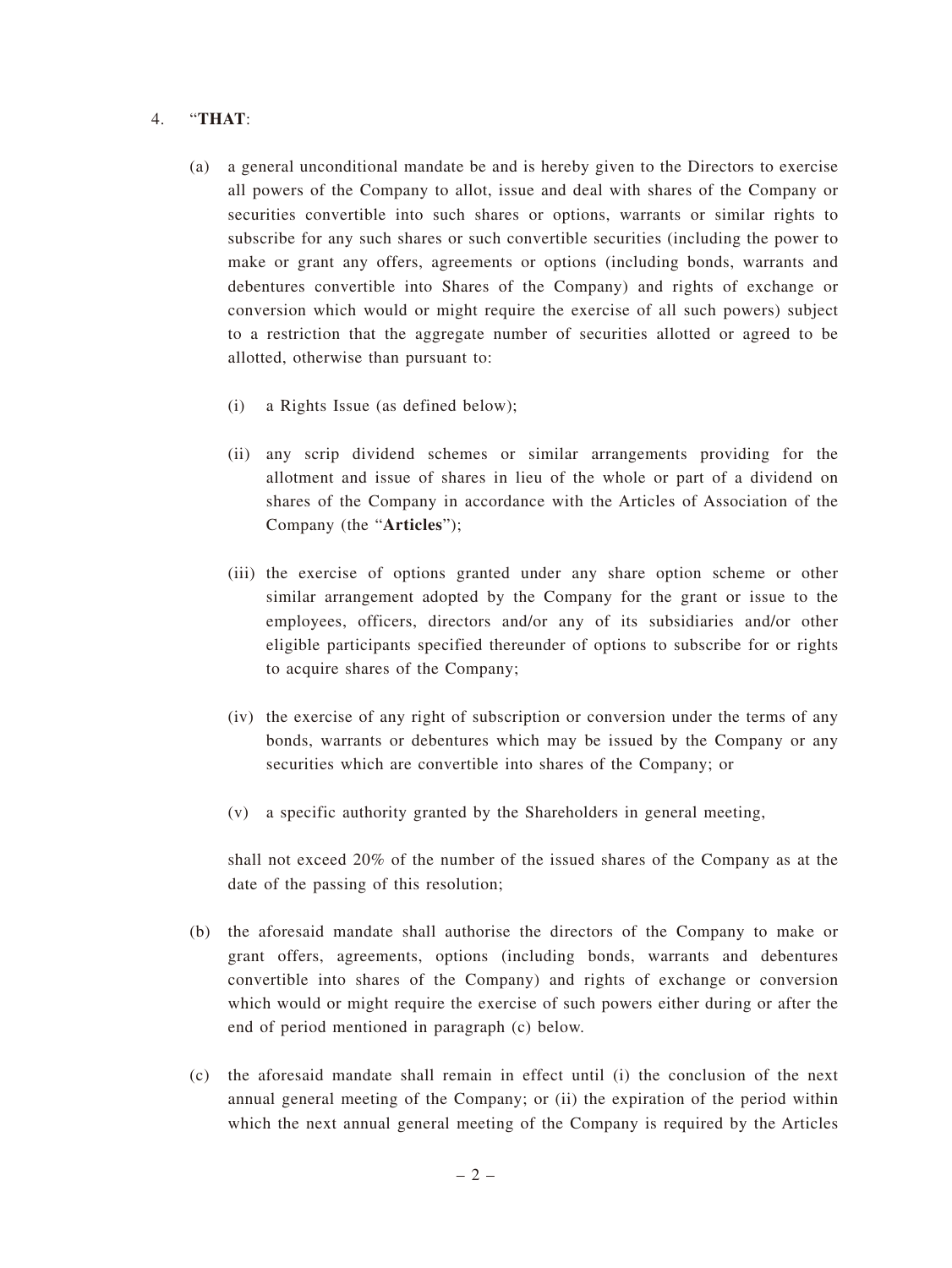or any applicable laws to be held; or (iii) the date on which the authority set out in this resolution is revoked or varied by an ordinary resolution of the shareholders of the Company in general meeting, whichever occurs first; and

(d) for the purpose of this resolution, "**Right Issue**" means an offer of shares of the Company or offer or issue of warrants or options or other securities giving rights to subscribe for the shares of the Company open for a period fixed by the Directors to holders of shares of the Company on the register of members of the Company on a fixed record date in proportion to their then holdings of such shares (subject to such exclusion or other arrangements as the directors of the Company may deem necessary or expedient in relation to fractional entitlements or having regard to any legal or practical problems, restrictions or obligations under the laws of, or the requirements of any recognised regulatory body or any stock exchange in any territory outside Hong Kong) and an offer, allotment or issue of shares by way of rights shall be construed accordingly."

## 5. "**THAT**:

- (a) a general unconditional mandate be and is hereby given to the Directors authorising them to exercise all the powers of the Company to purchase or repurchase on The Stock Exchange of Hong Kong Limited (the "**Stock Exchange**") or on any other stock exchange recognised for this purpose by the Securities and Futures Commission of Hong Kong and the Stock Exchange, subject to and in accordance with all applicable laws and the requirements of the Rules Governing the Listing of the Securities on the Main Board of the Stock Exchange or of any other stock exchange as amended from time to time, shares of the Company not exceeding 10% of the number of the issued shares of the Company as at the date of the passing of this resolution; and
- (b) the aforesaid mandate shall remain in effect until (i) the conclusion of the next annual general meeting of the Company; or (ii) the expiration of the period within which the next annual general meeting of the Company is required by the Articles or any applicable laws to be held; or (iii) the date on which the authority set out in this resolution is revoked or varied by an ordinary resolution of the shareholders of the Company in general meeting, whichever occurs first."

## 6. "**THAT**:

conditional upon the ordinary resolutions numbered 4 and numbered 5 as set out in the notice convening the AGM being duly passed (with or without amendments), the general unconditional mandate granted to the Directors to exercise all powers of the Company to allot, issue and deal with shares of the Company pursuant to the resolution set out in the said resolution numbered 4 be and is hereby extended by the addition to the number of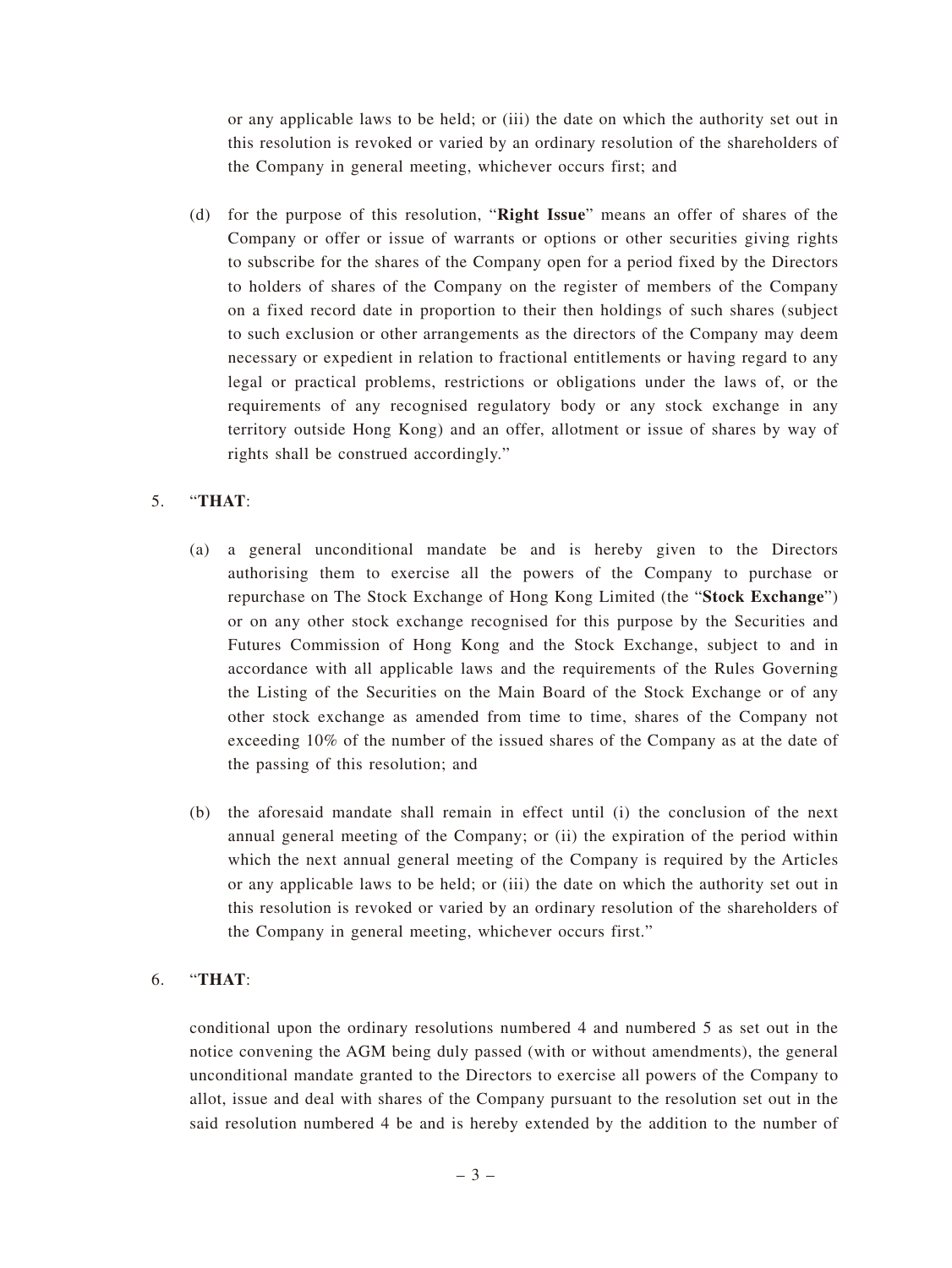shares of the Company which may be issued, allotted and dealt with or agreed conditionally or unconditionally to be issued, allotted and dealt with by the Directors pursuant to such general mandate of an amount representing the number of issued shares of the Company purchased or repurchased by the Company pursuant to the general mandate referred to in the said resolution numbered 5, provided that such amount shall not exceed 10% of the aggregate number of the issued shares of the Company at the date of passing of the said resolutions."

#### **SPECIAL RESOLUTION**

7. As special business to consider and, if thought fit, pass with or without amendments, the following resolutions as special resolution of the Company:

### "**THAT**

the second amended and restated memorandum and articles of association of the Company (incorporating the proposed amendments to the existing memorandum and articles of association of the Company, details of which are set out in Appendix III to the circular of the Company dated 28 April 2022) (the "**Amended Memorandum and Articles**"), a copy of which has been produced to the AGM and marked "A" and for the purpose of identification initialed by the chairman of the AGM, be approved and adopted as the memorandum and articles of association of the Company in substitution for and to the exclusion of the existing memorandum and articles of association of the Company respectively with immediate effect and that the directors of the Company be and are hereby authorised to do all things necessary to implement the adoption of the Amended Memorandum and Articles."

> By Order of the Board **KELFRED HOLDINGS LIMITED Mr. Kwok Kwan Fai** *Chairman and Executive Director*

Hong Kong, 28 April 2022

*Notes:*

1. A member of the Company entitled to attend and vote at the AGM shall be entitled to appoint another person as his proxy to attend and vote in his/her stead. A member who is the holder of two or more shares of the Company may appoint more than one proxy. A proxy need not be a member of the Company. Completion and return of the form of proxy will not preclude a member of the Company from attending the AGM and voting in person should he/she so wish. In such event, his/her form of proxy will be deemed to be revoked.